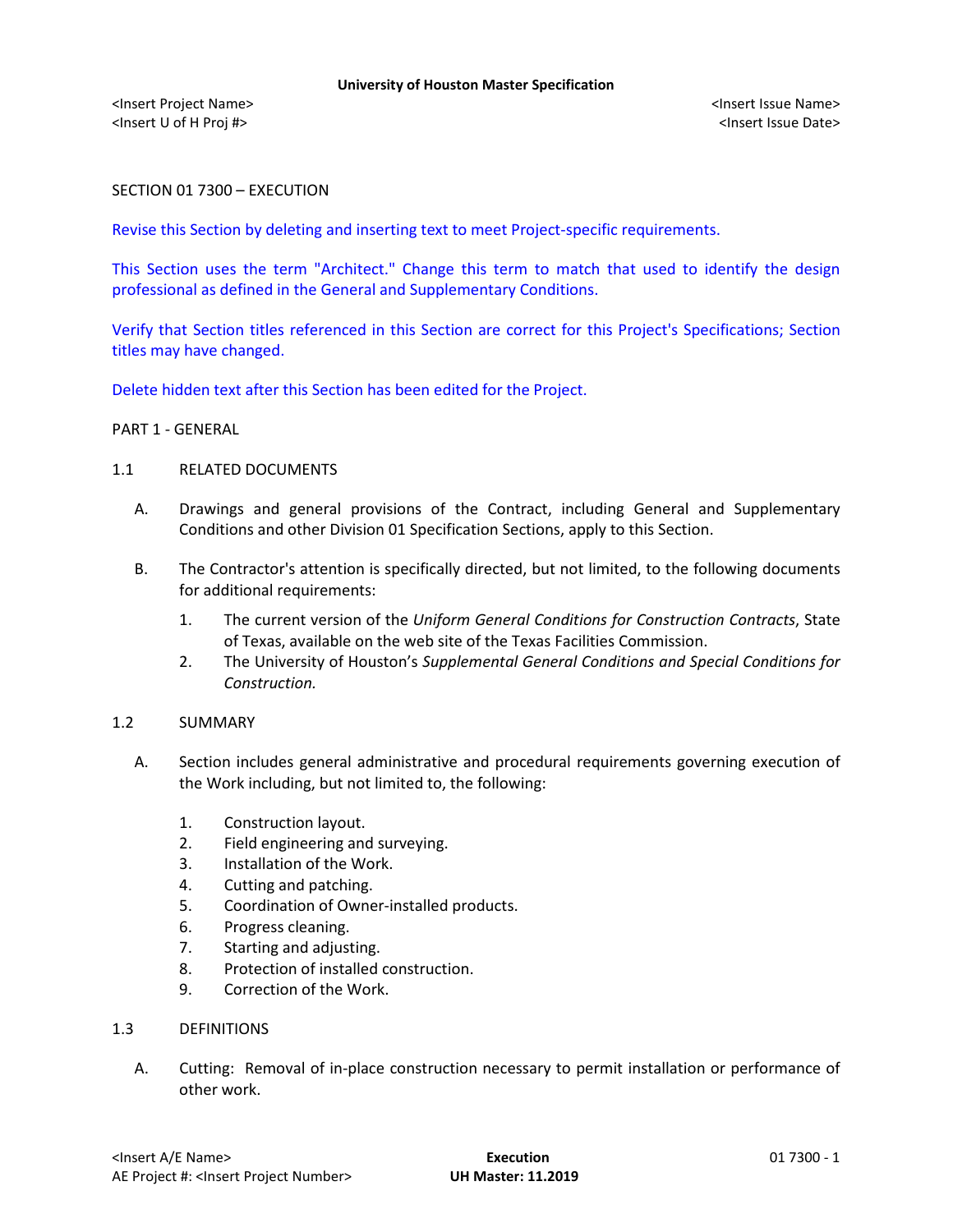<Insert Project Name> <Insert Issue Name> <Insert U of H Proj #> <Insert Issue Date>

B. Patching: Fitting and repair work required to restore construction to original conditions after installation of other work.

## 1.4 INFORMATIONAL SUBMITTALS

Coordinate "Qualification Data" Paragraph below with qualification requirements in Section 01 4000 "Quality Requirements."

- A. Qualification Data: For land surveyor.
- B. Certificates: Submit certificate signed by land surveyor certifying that location and elevation of improvements comply with requirements.
- C. Landfill Receipts: Submit copy of receipts issued by a landfill facility, licensed to accept hazardous materials, for hazardous waste disposal.
- D. Certified Surveys: Submit two copies signed by land surveyor.

Retain "Final Property Survey" Paragraph below if final property survey is required as part of this Contract. Verify number of copies with Owner.

E. Final Property Survey: Submit 10 copies showing the Work performed and record survey data.

### 1.5 QUALITY ASSURANCE

- A. Land Surveyor Qualifications: A professional land surveyor who is legally qualified to practice in jurisdiction where Project is located and who is experienced in providing land-surveying services of the kind indicated.
- B. Cutting and Patching: Comply with requirements for and limitations on cutting and patching of construction elements.
	- 1. Structural Elements: When cutting and patching structural elements, notify Architect of locations and details of cutting and await directions from Architect before proceeding. Shore, brace, and support structural elements during cutting and patching. Do not cut and patch structural elements in a manner that could change their load-carrying capacity or increase deflection
	- 2. Operational Elements: Do not cut and patch operating elements and related components in a manner that results in reducing their capacity to perform as intended or that results in increased maintenance or decreased operational life or safety. Operational elements include the following:
		- a. Primary operational systems and equipment.
		- b. Fire separation assemblies.
		- c. Air or smoke barriers.
		- d. Fire-suppression systems.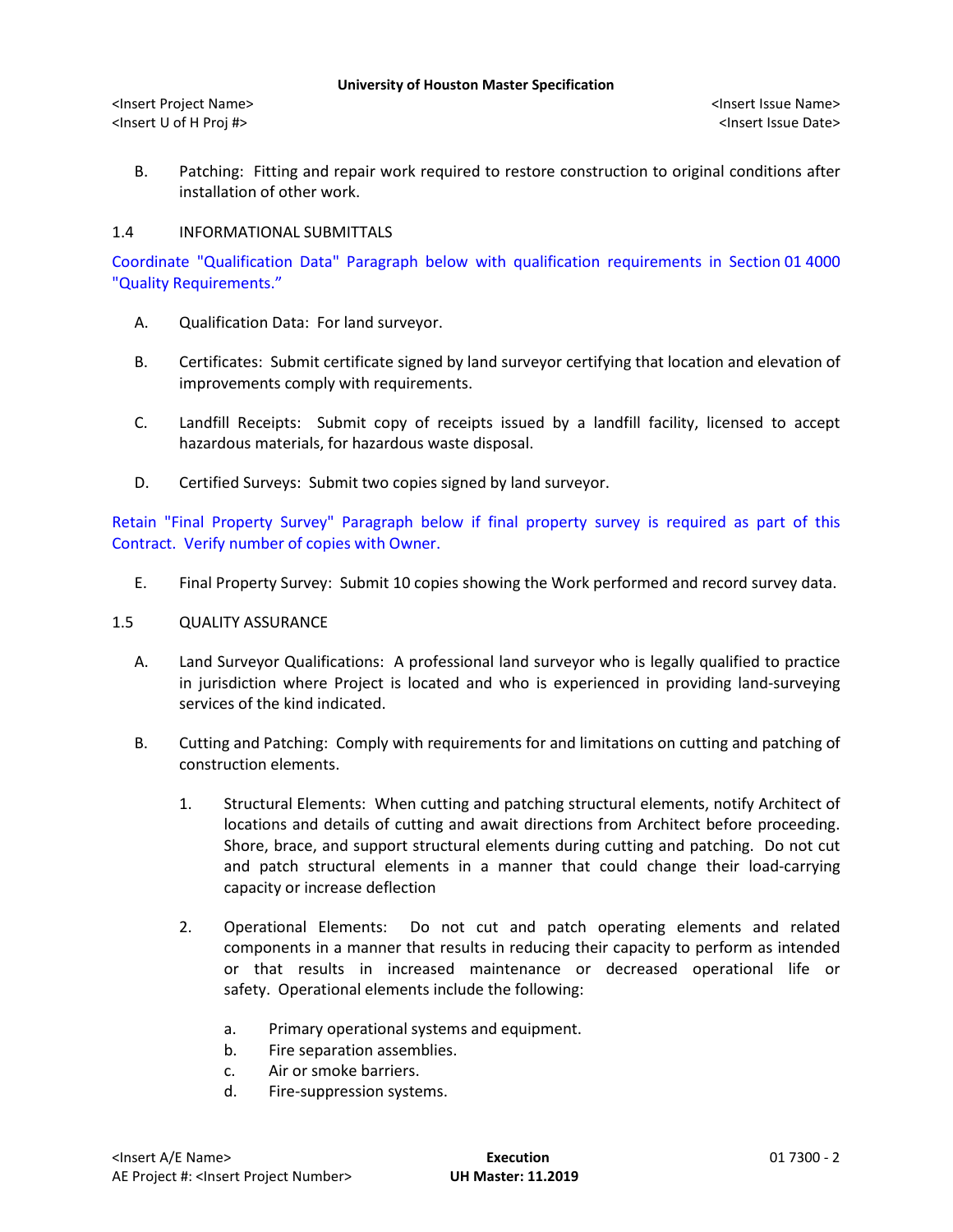<Insert Project Name> <Insert Issue Name> <Insert U of H Proj #> <Insert Issue Date>

- e. Mechanical systems piping and ducts.
- f. Control systems.
- g. Communication systems.
- h. Fire-detection and -alarm systems.
- i. Conveying systems.
- j. Electrical wiring systems.
- k. Operating systems of special construction.
- 3. Other Construction Elements: Do not cut and patch other construction elements or components in a manner that could change their load-carrying capacity, that results in reducing their capacity to perform as intended, or that results in increased maintenance or decreased operational life or safety. Other construction elements include but are not limited to the following:
	- a. Water, moisture, or vapor barriers.
	- b. Membranes and flashings.
	- c. Exterior curtain-wall construction.
	- d. Sprayed fire-resistive material.
	- e. Equipment supports.
	- f. Piping, ductwork, vessels, and equipment.
	- g. Noise- and vibration-control elements and systems.
- 4. Visual Elements: Do not cut and patch construction in a manner that results in visual evidence of cutting and patching. Do not cut and patch exposed construction in a manner that would, in Architect's opinion, reduce the building's aesthetic qualities. Remove and replace construction that has been cut and patched in a visually unsatisfactory manner.
- C. Manufacturer's Installation Instructions: Obtain and maintain on-site manufacturer's written recommendations and instructions for installation of products and equipment.

# PART 2 - PRODUCTS

# 2.1 MATERIALS

- A. General: Comply with requirements specified in other Sections.
- B. In-Place Materials: Use materials for patching identical to in-place materials. For exposed surfaces, use materials that visually match in-place adjacent surfaces to the fullest extent possible.
	- 1. If identical materials are unavailable or cannot be used, use materials that, when installed, will provide a match acceptable to Architect for the visual and functional performance of in-place materials.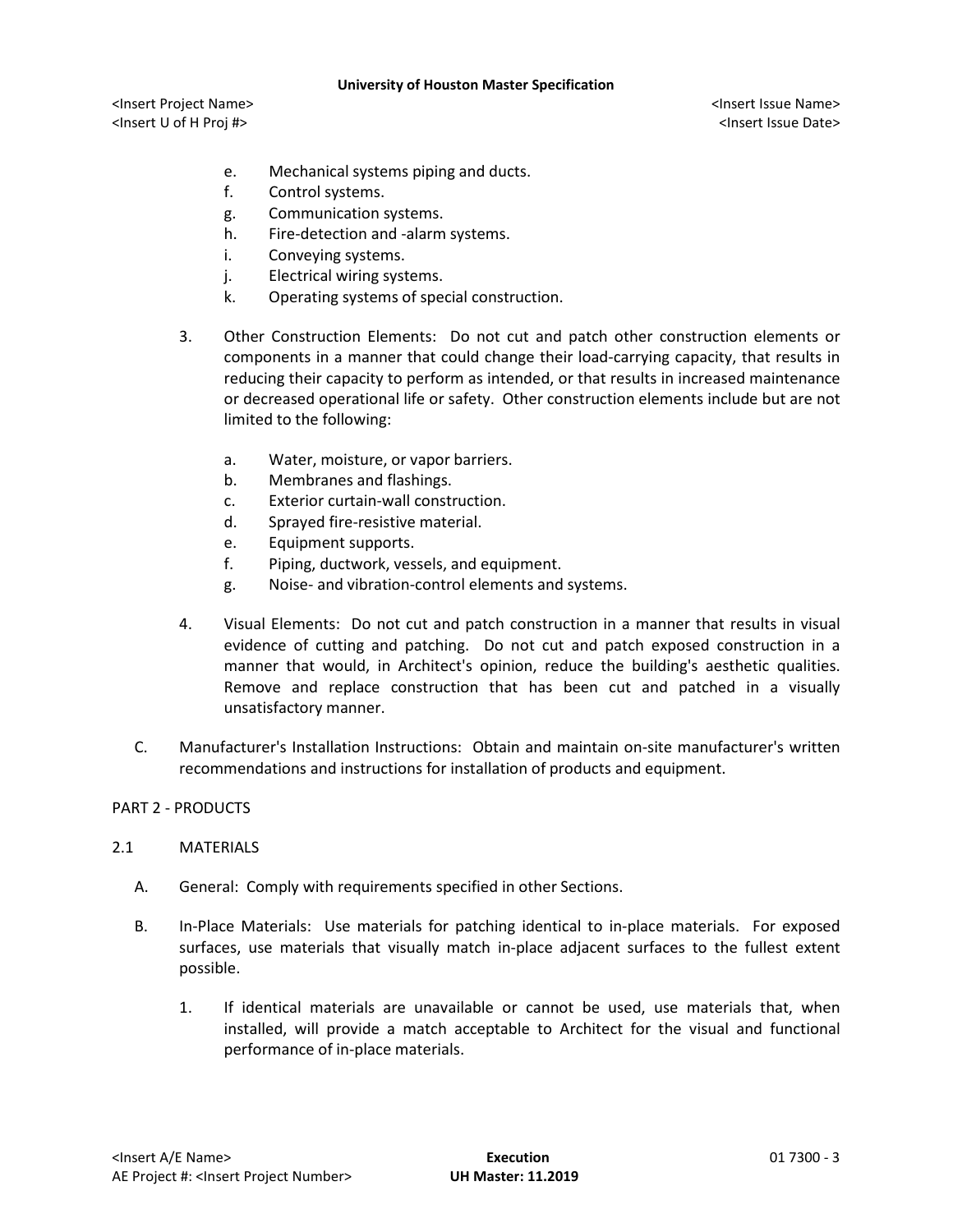PART 3 - EXECUTION

## 3.1 EXAMINATION

Revise "Existing Conditions" Paragraph below to suit Project. Verify with authorities having jurisdiction and utility companies.

- A. Existing Conditions: The existence and location of underground and other utilities and construction indicated as existing are not guaranteed. Before beginning sitework, investigate and verify the existence and location of underground utilities, mechanical and electrical systems, and other construction affecting the Work.
	- 1. Before construction, verify the location and invert elevation at points of connection of sanitary sewer, storm sewer, and water-service piping; underground electrical services, and other utilities.
	- 2. Furnish location data for work related to Project that must be performed by public utilities serving Project site.
- B. Examination and Acceptance of Conditions: Before proceeding with each component of the Work, examine substrates, areas, and conditions, with Installer or Applicator present where indicated, for compliance with requirements for installation tolerances and other conditions affecting performance. Record observations.
	- 1. Examine roughing-in for mechanical and electrical systems to verify actual locations of connections before equipment and fixture installation.
	- 2. Examine walls, floors, and roofs for suitable conditions where products and systems are to be installed.
	- 3. Verify compatibility with and suitability of substrates, including compatibility with existing finishes or primers.
- C. Written Report: Where a written report listing conditions detrimental to performance of the Work is required by other Sections, include the following:
	- 1. Description of the Work.
	- 2. List of detrimental conditions, including substrates.
	- 3. List of unacceptable installation tolerances.
	- 4. Recommended corrections.
- D. Proceed with installation only after unsatisfactory conditions have been corrected. Proceeding with the Work indicates acceptance of surfaces and conditions.

# 3.2 PREPARATION

# Revise "Existing Utility Information" Paragraph below to suit Project.

A. Existing Utility Information: Furnish information to local utility and Owner that is necessary to adjust, move, or relocate existing utility structures, utility poles, lines, services, or other utility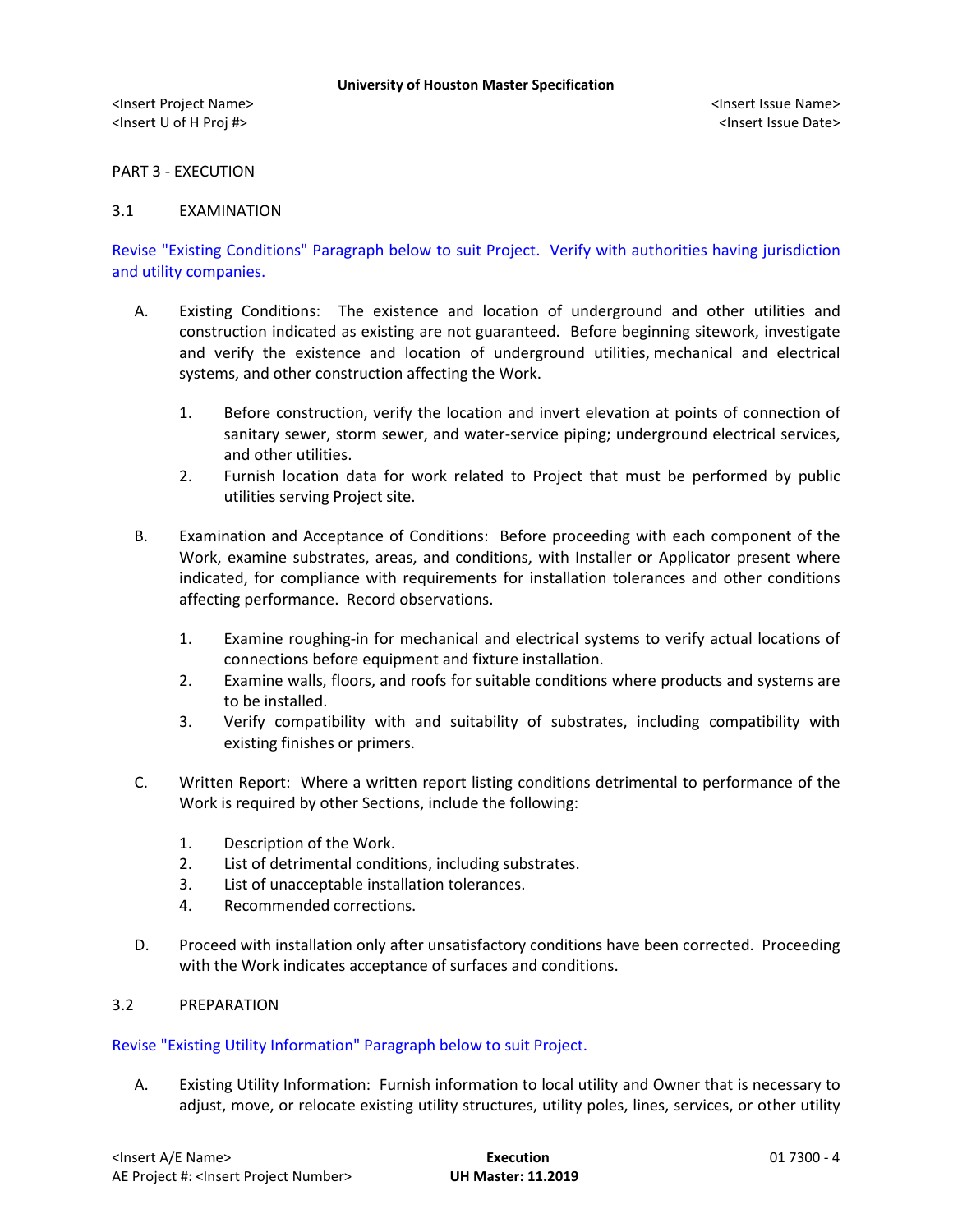<Insert Project Name> <Insert Issue Name> <Insert U of H Proj #> <Insert Issue Date>

appurtenances located in or affected by construction. Coordinate with authorities having jurisdiction.

- B. Field Measurements: Take field measurements as required to fit the Work properly. Recheck measurements before installing each product. Where portions of the Work are indicated to fit to other construction, verify dimensions of other construction by field measurements before fabrication. Coordinate fabrication schedule with construction progress to avoid delaying the Work.
- C. Space Requirements: Verify space requirements and dimensions of items shown diagrammatically on Drawings.
- D. Review of Contract Documents and Field Conditions: Immediately on discovery of the need for clarification of the Contract Documents caused by differing field conditions outside the control of Contractor, submit a request for information to Architect according to requirements in Section 01 3100 "Project Management and Coordination."

## 3.3 CONSTRUCTION LAYOUT

- A. Verification: Before proceeding to lay out the Work, verify layout information shown on Drawings, in relation to the property survey and existing benchmarks. If discrepancies are discovered, notify Architect promptly.
- B. General: Engage a land surveyor to lay out the Work using accepted surveying practices.
	- 1. Establish benchmarks and control points to set lines and levels at each story of construction and elsewhere as needed to locate each element of Project.
	- 2. Establish limits on use of Project site.
	- 3. Establish dimensions within tolerances indicated. Do not scale Drawings to obtain required dimensions.
	- 4. Inform installers of lines and levels to which they must comply.
	- 5. Check the location, level and plumb, of every major element as the Work progresses.
	- 6. Notify Architect when deviations from required lines and levels exceed allowable tolerances.
	- 7. Close site surveys with an error of closure equal to or less than the standard established by authorities having jurisdiction.
- C. Site Improvements: Locate and lay out site improvements, including pavements, grading, fill and topsoil placement, utility slopes, and rim and invert elevations.
- D. Building Lines and Levels: Locate and lay out control lines and levels for structures, building foundations, column grids, and floor levels, including those required for mechanical and electrical work. Transfer survey markings and elevations for use with control lines and levels. Level foundations and piers from two or more locations.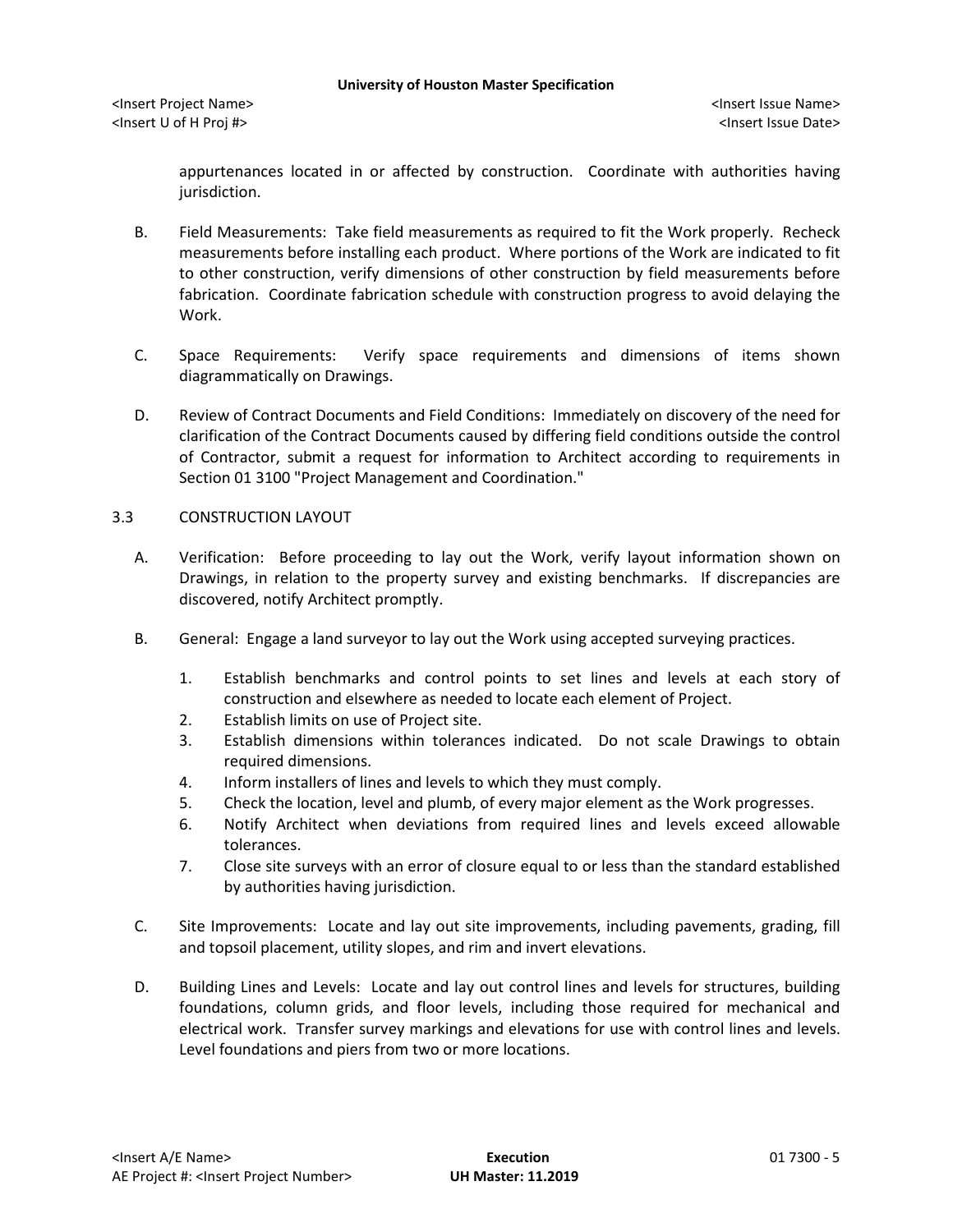<Insert Project Name> <Insert Issue Name> <Insert U of H Proj #> <Insert Issue Date>

E. Record Log: Maintain a log of layout control work. Record deviations from required lines and levels. Include beginning and ending dates and times of surveys, weather conditions, name and duty of each survey party member, and types of instruments and tapes used. Make the log available for reference by Architect.

# Insert special requirements for laying out the Work to suit Project.

## 3.4 FIELD ENGINEERING

- A. Reference Points: Locate existing permanent benchmarks, control points, and similar reference points before beginning the Work. Preserve and protect permanent benchmarks and control points during construction operations.
	- 1. Do not change or relocate existing benchmarks or control points without prior written approval of Architect or Construction Manager. Report lost or destroyed permanent benchmarks or control points promptly. Report the need to relocate permanent benchmarks or control points to Architect and Construction Manager before proceeding.
	- 2. Replace lost or destroyed permanent benchmarks and control points promptly. Base replacements on the original survey control points.

## Delete the following two paragraphs for interior renovation projects.

- B. Benchmarks: Establish and maintain a minimum of two permanent benchmarks on Project site, referenced to data established by survey control points. Comply with authorities having jurisdiction for type and size of benchmark.
	- 1. Record benchmark locations, with horizontal and vertical data, on Project Record Documents.
	- 2. Where the actual location or elevation of layout points cannot be marked, provide temporary reference points sufficient to locate the Work.
	- 3. Remove temporary reference points when no longer needed. Restore marked construction to its original condition.
- C. Certified Survey: On completion of foundation walls, major site improvements, and other work requiring field-engineering services, prepare a certified survey showing dimensions, locations, angles, and elevations of construction and sitework.

Retain "Final Property Survey" Paragraph below if Contractor is required to provide final property survey. Delete for interior renovation projects.

D. Final Property Survey: Engage a land surveyor to prepare a final property survey showing significant features (real property) for Project. Include on the survey a certification, signed by land surveyor, that principal metes, bounds, lines, and levels of Project are accurately positioned as shown on the survey.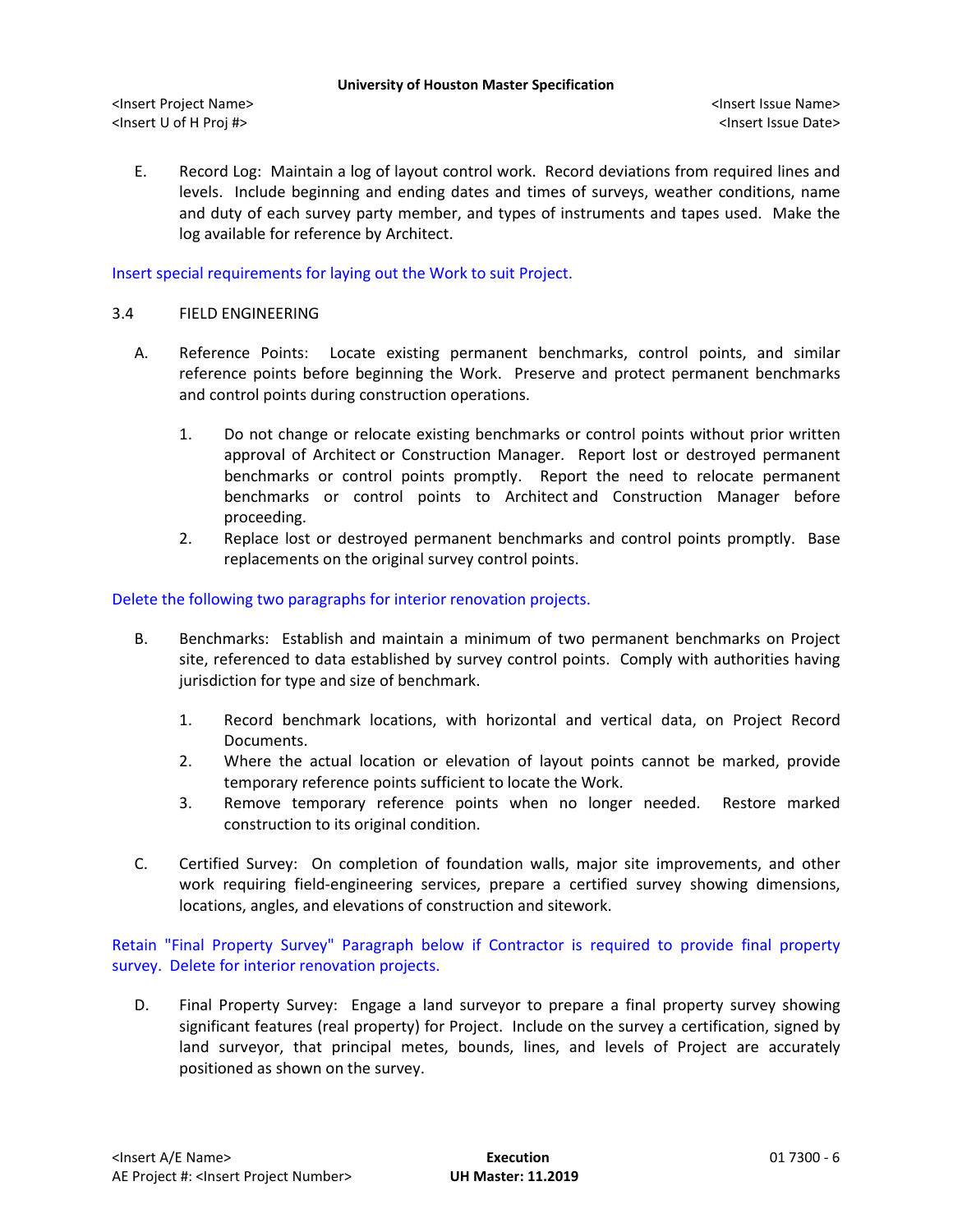<Insert Project Name> <Insert Issue Name> <Insert U of H Proj #> <Insert Issue Date>

1. Show boundary lines, monuments, streets, site improvements and utilities, existing improvements and significant vegetation, adjoining properties, acreage, grade contours, and the distance and bearing from a site corner to a legal point.

# 3.5 INSTALLATION

- A. General: Locate the Work and components of the Work accurately, in correct alignment and elevation, as indicated.
	- 1. Make vertical work plumb and make horizontal work level.
	- 2. Where space is limited, install components to maximize space available for maintenance and ease of removal for replacement.
	- 3. Conceal pipes, ducts, and wiring in finished areas unless otherwise indicated.
	- 4. Maintain minimum headroom clearance of 96 inches (2440 mm) in occupied spaces and 90 inches (2300 mm) in unoccupied spaces.
- B. Comply with manufacturer's written instructions and recommendations for installing products in applications indicated.
- C. Install products at the time and under conditions that will ensure the best possible results. Maintain conditions required for product performance until Substantial Completion.
- D. Conduct construction operations so no part of the Work is subjected to damaging operations or loading in excess of that expected during normal conditions of occupancy.
- E. Sequence the Work and allow adequate clearances to accommodate movement of construction items on site and placement in permanent locations.
- F. Tools and Equipment: Do not use tools or equipment that produce harmful noise levels.
- G. Templates: Obtain and distribute to the parties involved templates for work specified to be factory prepared and field installed. Check Shop Drawings of other work to confirm that adequate provisions are made for locating and installing products to comply with indicated requirements.
- H. Attachment: Provide blocking and attachment plates and anchors and fasteners of adequate size and number to securely anchor each component in place, accurately located and aligned with other portions of the Work. Where size and type of attachments are not indicated, verify size and type required for load conditions.
	- 1. Mounting Heights: Where mounting heights are not indicated, mount components at heights directed by Architect.
	- 2. Allow for building movement, including thermal expansion and contraction.
	- 3. Coordinate installation of anchorages. Furnish setting drawings, templates, and directions for installing anchorages, including sleeves, concrete inserts, anchor bolts, and items with integral anchors, that are to be embedded in concrete or masonry. Deliver such items to Project site in time for installation.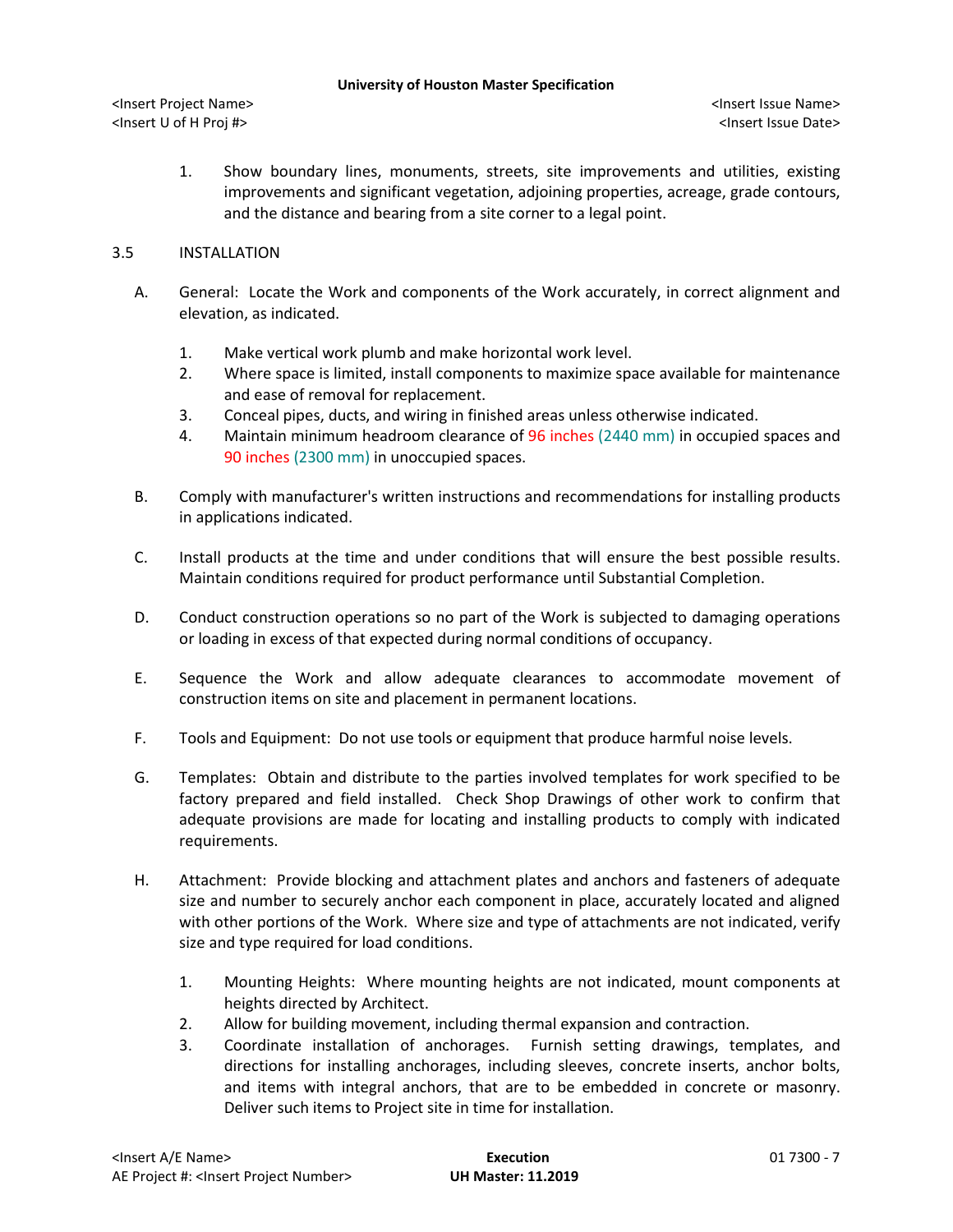- I. Joints: Make joints of uniform width. Where joint locations in exposed work are not indicated, arrange joints for the best visual effect. Fit exposed connections together to form hairline joints.
- J. Hazardous Materials: Use products, cleaners, and installation materials that are not considered hazardous.
- 3.6 CUTTING AND PATCHING
	- A. Cutting and Patching, General: Employ skilled workers to perform cutting and patching. Proceed with cutting and patching at the earliest feasible time, and complete without delay.
		- 1. Cut in-place construction to provide for installation of other components or performance of other construction, and subsequently patch as required to restore surfaces to their original condition.
	- B. Existing Warranties: Remove, replace, patch, and repair materials and surfaces cut or damaged during installation or cutting and patching operations, by methods and with materials so as not to void existing warranties.
	- C. Temporary Support: Provide temporary support of work to be cut.
	- D. Protection: Protect in-place construction during cutting and patching to prevent damage. Provide protection from adverse weather conditions for portions of Project that might be exposed during cutting and patching operations.

Retain "Adjacent Occupied Areas" and "Existing Utility Services and Mechanical/Electrical Systems" paragraphs below where Owner continues to occupy other portions of an existing facility.

- E. Adjacent Occupied Areas: Where interference with use of adjoining areas or interruption of free passage to adjoining areas is unavoidable, coordinate cutting and patching according to requirements in Section 01 1000 "Summary."
- F. Existing Utility Services and Mechanical/Electrical Systems: Where existing services/systems are required to be removed, relocated, or abandoned, bypass such services/systems before cutting to minimize interruption to occupied areas.
- G. Cutting: Cut in-place construction by sawing, drilling, breaking, chipping, grinding, and similar operations, including excavation, using methods least likely to damage elements retained or adjoining construction. If possible, review proposed procedures with original Installer; comply with original Installer's written recommendations.
	- 1. In general, use hand or small power tools designed for sawing and grinding, not hammering and chopping. Cut holes and slots neatly to minimum size required, and with minimum disturbance of adjacent surfaces. Temporarily cover openings when not in use.
	- 2. Finished Surfaces: Cut or drill from the exposed or finished side into concealed surfaces.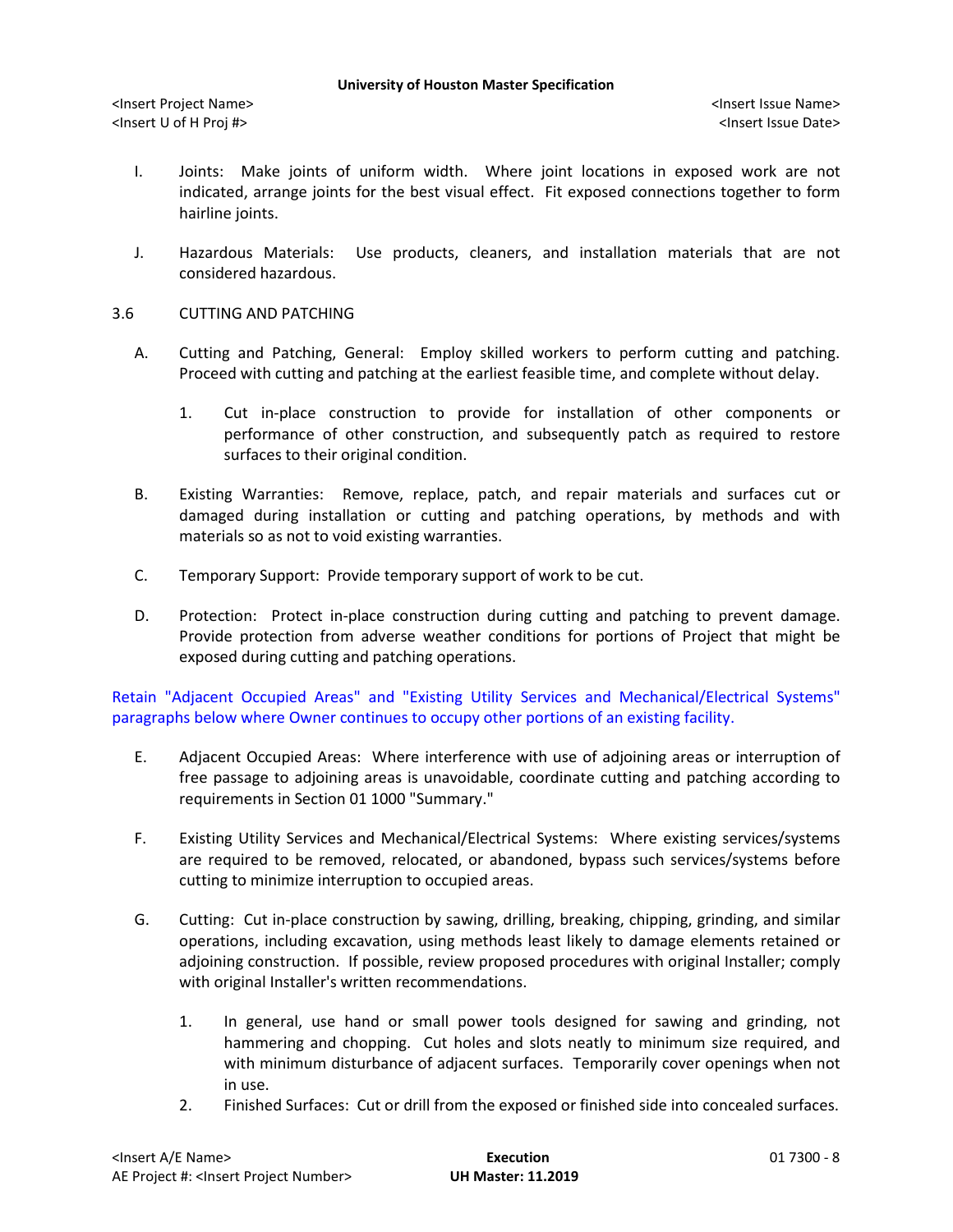<Insert Project Name> <Insert Issue Name> <Insert U of H Proj #> <Insert Issue Date>

- 3. Concrete and Masonry: Cut using a cutting machine, such as an abrasive saw or a diamond-core drill.
- 4. Excavating and Backfilling: Comply with requirements in applicable Sections where required by cutting and patching operations.

# Revise "Mechanical and Electrical Services" Subparagraph below to suit Project.

- 5. Mechanical and Electrical Services: Cut off pipe or conduit in walls or partitions to be removed. Cap, valve, or plug and seal remaining portion of pipe or conduit to prevent entrance of moisture or other foreign matter after cutting.
- 6. Proceed with patching after construction operations requiring cutting are complete.
- H. Patching: Patch construction by filling, repairing, refinishing, closing up, and similar operations following performance of other work. Patch with durable seams that are as invisible as practicable. Provide materials and comply with installation requirements specified in other Sections, where applicable.
	- 1. Inspection: Where feasible, test and inspect patched areas after completion to demonstrate physical integrity of installation.
	- 2. Exposed Finishes: Restore exposed finishes of patched areas and extend finish restoration into retained adjoining construction in a manner that will minimize evidence of patching and refinishing.
		- a. Clean piping, conduit, and similar features before applying paint or other finishing materials.
		- b. Restore damaged pipe covering to its original condition.
	- 3. Floors and Walls: Where walls or partitions that are removed extend one finished area into another, patch and repair floor and wall surfaces in the new space. Provide an even surface of uniform finish, color, texture, and appearance. Remove in-place floor and wall coverings and replace with new materials, if necessary, to achieve uniform color and appearance.
		- a. Where patching occurs in a painted surface, prepare substrate and apply primer and intermediate paint coats appropriate for substrate over the patch, and apply final paint coat over entire unbroken surface containing the patch. Provide additional coats until patch blends with adjacent surfaces.
	- 4. Ceilings: Patch, repair, or rehang in-place ceilings as necessary to provide an even-plane surface of uniform appearance.
	- 5. Exterior Building Enclosure: Patch components in a manner that restores enclosure to a weathertight condition and ensures thermal and moisture integrity of building enclosure.
- I. Cleaning: Clean areas and spaces where cutting and patching are performed. Remove paint, mortar, oils, putty, and similar materials from adjacent finished surfaces.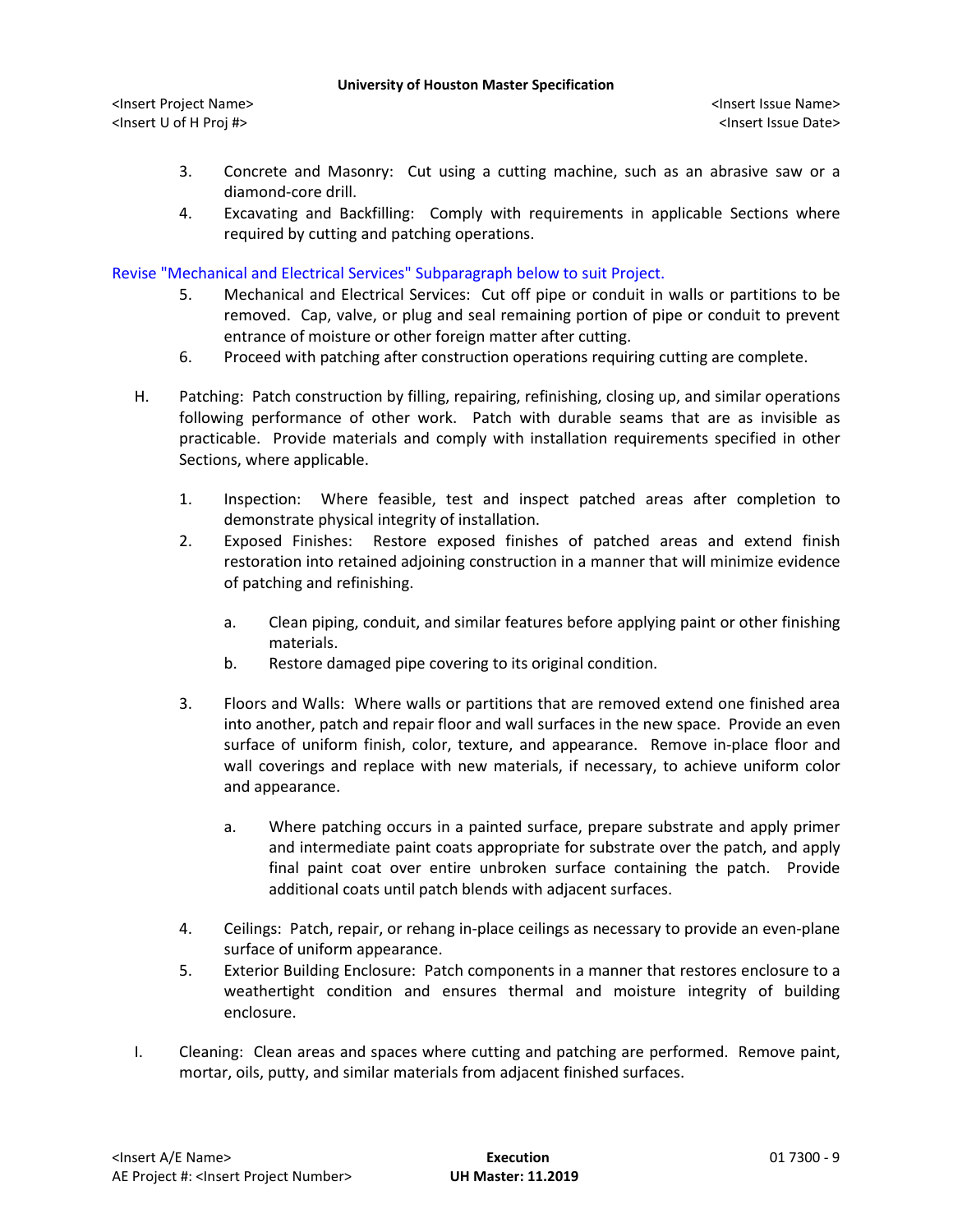# 3.7 OWNER-INSTALLED PRODUCTS

- A. Site Access: Provide access to Project site for Owner's construction personnel.
- B. Coordination: Coordinate construction and operations of the Work with work performed by Owner's construction personnel.
	- 1. Construction Schedule: Inform Owner of Contractor's preferred construction schedule for Owner's portion of the Work. Adjust construction schedule based on a mutually agreeable timetable. Notify Owner if changes to schedule are required due to differences in actual construction progress.
	- 2. Preinstallation Conferences: Include Owner's construction personnel at preinstallation conferences covering portions of the Work that are to receive Owner's work. Attend preinstallation conferences conducted by Owner's construction personnel if portions of the Work depend on Owner's construction.

### 3.8 PROGRESS CLEANING

- A. General: Clean Project site and work areas daily, including common areas. Enforce requirements strictly. Dispose of materials lawfully.
	- 1. Comply with requirements in NFPA 241 for removal of combustible waste materials and debris.
	- 2. Do not hold waste materials more than seven days during normal weather or three days if the temperature is expected to rise above  $80$  deg F (27 deg C).
	- 3. Containerize hazardous and unsanitary waste materials separately from other waste. Mark containers appropriately and dispose of legally, according to regulations.
		- a. Use containers intended for holding waste materials of type to be stored.
- B. Site: Maintain Project site free of waste materials and debris.
- C. Work Areas: Clean areas where work is in progress to the level of cleanliness necessary for proper execution of the Work.
	- 1. Remove liquid spills promptly.
	- 2. Where dust would impair proper execution of the Work, broom-clean or vacuum the entire work area, as appropriate.
- D. Installed Work: Keep installed work clean. Clean installed surfaces according to written instructions of manufacturer or fabricator of product installed, using only cleaning materials specifically recommended. If specific cleaning materials are not recommended, use cleaning materials that are not hazardous to health or property and that will not damage exposed surfaces.
- E. Concealed Spaces: Remove debris from concealed spaces before enclosing the space.